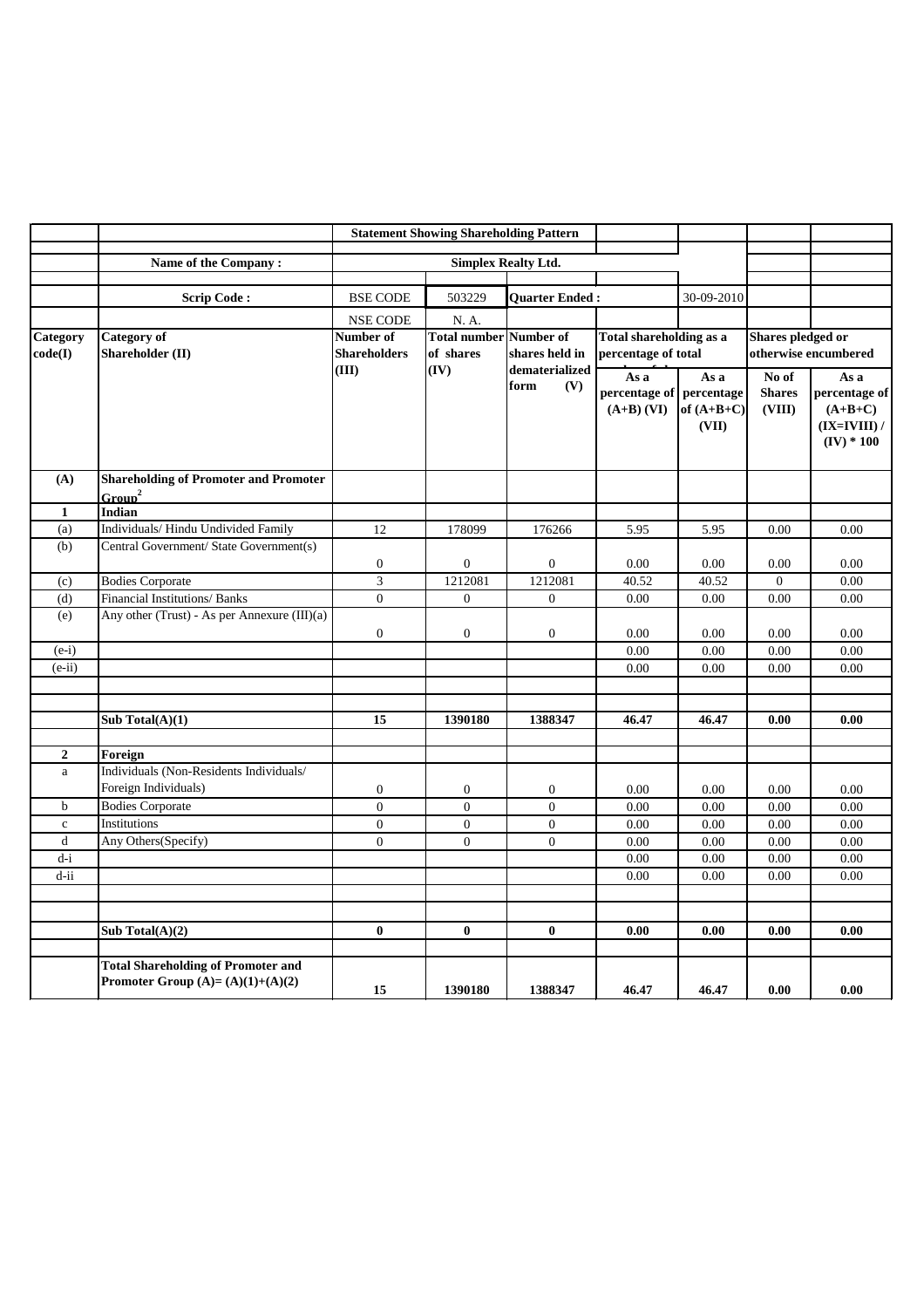| <b>(B)</b>     | <b>Public shareholding</b>                  |                  |                |                  |            |        |      |      |
|----------------|---------------------------------------------|------------------|----------------|------------------|------------|--------|------|------|
| $\mathbf{1}$   | <b>Institutions</b>                         |                  |                |                  |            |        |      |      |
| (a)            | Mutual Funds/ UTI                           | $\mathbf{1}$     | 400            | $\overline{0}$   | 0.01       | 0.01   | 0.00 | 0.00 |
| (b)            | Financial Institutions / Banks              | 8                | 9416           | $\overline{0}$   | 0.31       | 0.31   | 0.00 | 0.00 |
| (c)            | Central Government/ State Government(s)     |                  |                |                  |            |        |      |      |
|                |                                             | $\boldsymbol{0}$ | $\overline{0}$ | $\overline{0}$   | 0.00       | 0.00   | 0.00 | 0.00 |
| (d)            | Venture Capital Funds                       | $\overline{0}$   | $\overline{0}$ | $\overline{0}$   | 0.00       | 0.00   | 0.00 | 0.00 |
| (e)            | <b>Insurance Companies</b>                  | 3                | 833371         | 833371           | 27.86      | 27.86  | 0.00 | 0.00 |
| (f)            | Foreign Institutional Investors             | $\overline{0}$   | $\overline{0}$ | $\overline{0}$   | 0.00       | 0.00   | 0.00 | 0.00 |
| (g)            | Foreign Venture Capital Investors           | $\overline{0}$   | $\overline{0}$ | $\overline{0}$   | 0.00       | 0.00   | 0.00 | 0.00 |
| (h)            | Any Other (specify)                         | $\overline{0}$   | $\overline{0}$ | $\boldsymbol{0}$ | 0.00       | 0.00   | 0.00 | 0.00 |
| $(h-i)$        |                                             |                  |                |                  | 0.00       | 0.00   | 0.00 | 0.00 |
| $(h-ii)$       |                                             |                  |                |                  | 0.00       | 0.00   | 0.00 | 0.00 |
|                |                                             |                  |                |                  |            |        |      |      |
|                |                                             |                  |                |                  |            |        |      |      |
|                | Sub-Total $(B)(1)$                          | 12               | 843187         | 833371           | 28.19      | 28.19  | 0.00 | 0.00 |
|                |                                             |                  |                |                  |            |        |      |      |
| B <sub>2</sub> | <b>Non-institutions</b>                     |                  |                |                  |            |        |      |      |
| (a)            | Bodies Corporate(including foreign bodies)  |                  |                |                  |            |        |      |      |
|                |                                             | 160              | 52792          | 47572            | 1.76       | 1.76   | 0.00 | 0.00 |
| (b)            | Individuals                                 |                  |                |                  |            |        |      |      |
|                | Individuals -i. Individual shareholders     |                  |                |                  |            |        |      |      |
|                | holding nominal share capital up to Rs 1    |                  |                |                  |            |        |      |      |
| $\mathbf I$    | lakh                                        | 6091             | 690196         | 447299           | 23.07      | 23.07  | 0.00 | 0.00 |
| $\rm II$       | ii. Individual shareholders holding nominal |                  |                |                  |            |        |      |      |
|                | share capital in excess of Rs. 1 lakh.      | $\boldsymbol{0}$ | $\overline{0}$ | $\overline{0}$   | 0.00       | 0.00   | 0.00 | 0.00 |
| (c)            | Any Other (specify)                         | $\overline{0}$   |                |                  |            |        |      |      |
| $(c-i)$        | NRIs - As per Annexure (III)(a)             | 41               | 13108          | 9700             | 0.44       | 0.44   | 0.00 | 0.00 |
| $(c-ii)$       | Clearing Member - As per Annexure (III)(a)  |                  |                |                  |            |        |      |      |
|                |                                             | 19               | 1919           | 1919             | 0.06       | 0.06   | 0.00 | 0.00 |
| $(c-iii)$      | Directors and their Relatives as per        |                  |                |                  |            |        |      |      |
|                | Annexure $(III)(a)$                         | $\boldsymbol{0}$ | $\overline{0}$ | $\overline{0}$   | 0.00       | 0.00   | 0.00 | 0.00 |
|                |                                             |                  |                |                  |            |        |      |      |
|                | Sub-Total $(B)(2)$                          | 6311             | 758015         | 506490           | 25.34      | 25.34  | 0.00 | 0.00 |
|                |                                             |                  |                |                  |            |        |      |      |
|                | Total Public Shareholding (B)=              |                  |                |                  |            |        |      |      |
| <b>(B)</b>     | $(B)(1)+(B)(2)$                             | 6323             | 1601202        | 1339861          | 53.53      | 53.53  | 0.00 | 0.00 |
|                |                                             |                  |                |                  |            |        |      |      |
|                | <b>TOTAL</b> $(A)+(B)$                      | 6338             | 2991382        | 2728208          | 100.00     | 100.00 | 0.00 | 0.00 |
|                |                                             |                  |                |                  |            |        |      |      |
| (C)            | Shares held by Custodians and against       |                  |                |                  |            |        |      |      |
|                | which Depository Receipts have been issued  |                  |                |                  |            |        |      |      |
|                |                                             | $\boldsymbol{0}$ | $\bf{0}$       | $\bf{0}$         |            | 0.00   |      | 0.00 |
|                |                                             |                  |                |                  |            |        |      |      |
|                | <b>GRAND TOTAL</b> $(A)+(B)+(C)$            | 6338             | 2991382        | 2728208          | <b>100</b> | 100.00 |      | 0.00 |
|                |                                             |                  |                |                  |            |        |      |      |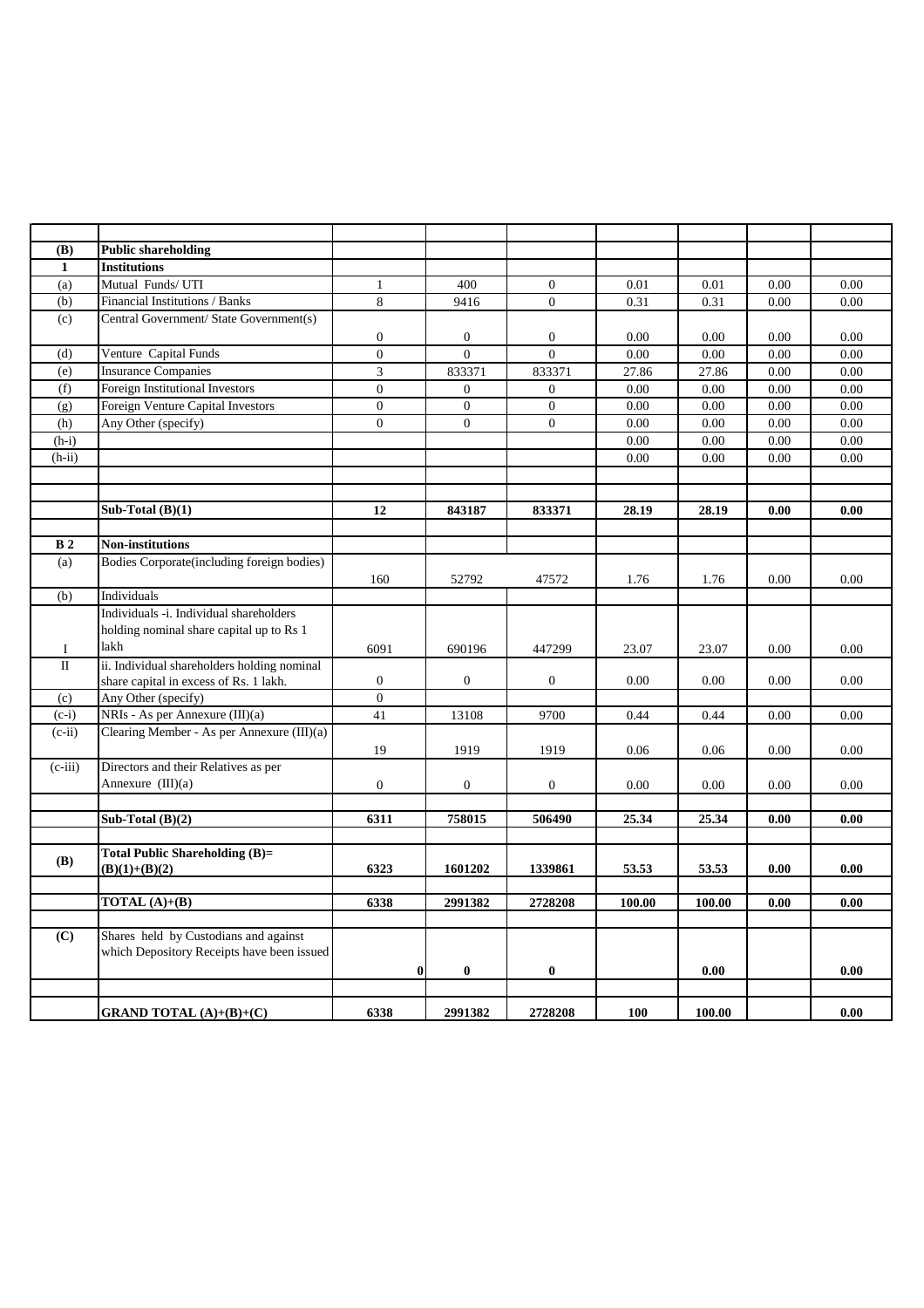| Sr.No           | Notes      |
|-----------------|------------|
| 1               | <b>NIL</b> |
| $\overline{c}$  |            |
| လ               |            |
| $\overline{4}$  |            |
| 5               |            |
| $6 \overline{}$ |            |
| $\overline{7}$  |            |
| $\infty$        |            |
| $\overline{9}$  |            |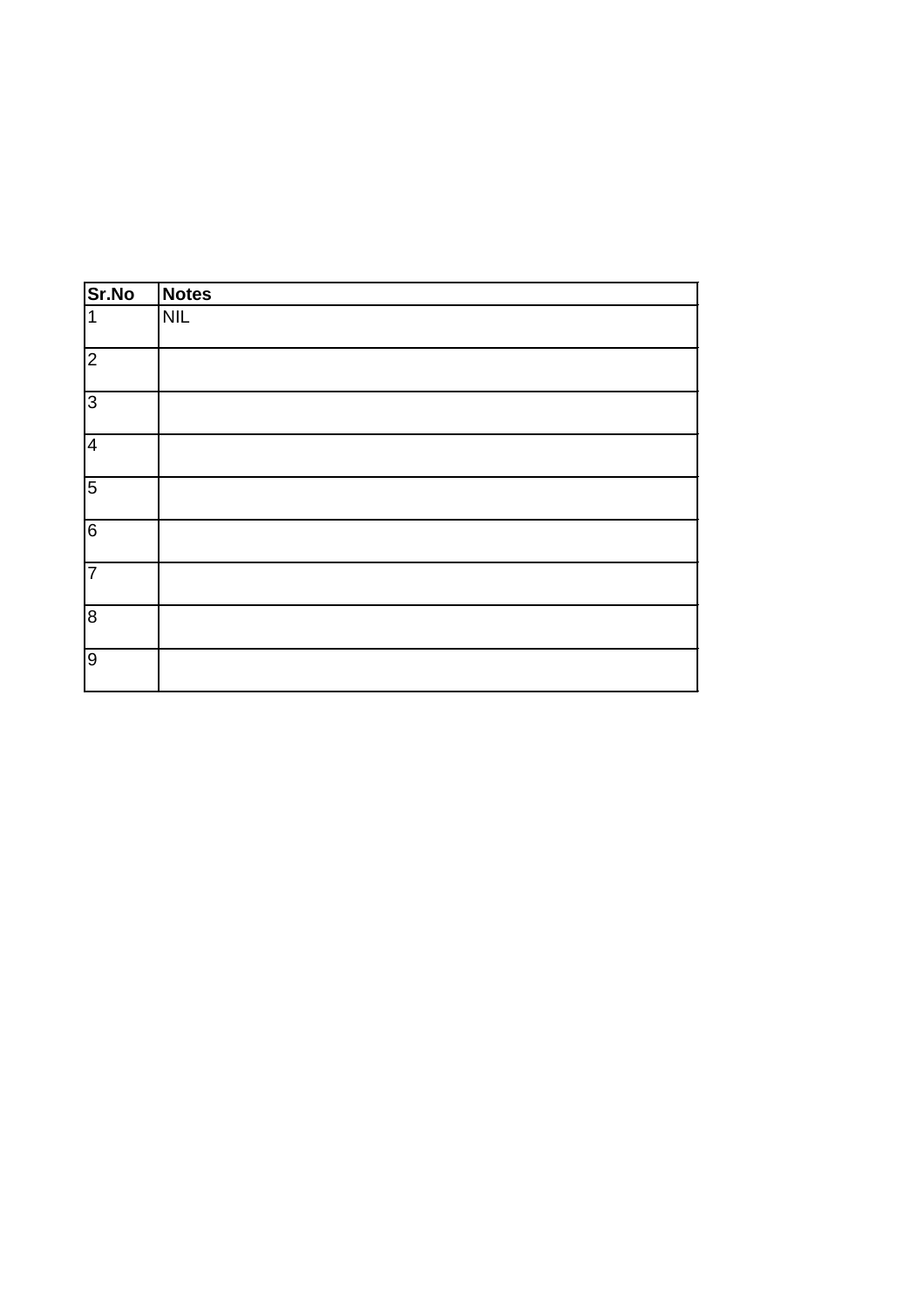| (I)(b)         | <b>Statement showing Shareholding of persons belonging to the category</b> |                     |                                                                                                                                            |                                               |                           |                     |
|----------------|----------------------------------------------------------------------------|---------------------|--------------------------------------------------------------------------------------------------------------------------------------------|-----------------------------------------------|---------------------------|---------------------|
|                | "Promoter and Promoter Group"                                              |                     |                                                                                                                                            |                                               |                           |                     |
|                |                                                                            |                     |                                                                                                                                            |                                               |                           |                     |
| Sr. No.        | Name of the shareholder                                                    | Number of<br>shares | Shares as a percentage of total<br>number of shares {i.e., Grand<br>Total $(A)+(B)+(C)$ indicated in<br>Statement at para (I)(a)<br>above} | <b>Shares Pledged or otherwise encumbered</b> |                           |                     |
|                |                                                                            |                     |                                                                                                                                            | Number                                        | % to total shares<br>held | % to grand<br>Total |
|                | Nandan S.Damani                                                            | 33699               | 1.13                                                                                                                                       | $\overline{0}$                                | 0.00                      | $\overline{0}$      |
| $\overline{c}$ | Nandan S.Damani                                                            | 57356               | 1.92                                                                                                                                       | $\Omega$                                      | 0.00                      | $\overline{0}$      |
| 3              | Nandan S.Damani                                                            | 50                  | 0.00                                                                                                                                       | $\overline{0}$                                | 0.00                      | $\overline{0}$      |
| $\overline{4}$ | Nandan Damani H.U.F.                                                       | 300                 | 0.01                                                                                                                                       | $\overline{0}$                                | 0.00                      | $\overline{0}$      |
| 5              | Devratan Bagri                                                             | 33                  | 0.00                                                                                                                                       | $\Omega$                                      | 0.00                      | $\Omega$            |
| 6              | Nalini Somany                                                              | 500                 | 0.02                                                                                                                                       | $\Omega$                                      | 0.00                      | $\theta$            |
| 7              | Nalini Somany                                                              | 11                  | 0.00                                                                                                                                       | $\Omega$                                      | $\Omega$                  | $\Omega$            |
| 8              | Sanjay Nandan Damani                                                       | 23950               | 0.80                                                                                                                                       | $\Omega$                                      | 0.00                      | $\theta$            |
| 9              | Shashi A. Patodia                                                          | 9314                | 0.31                                                                                                                                       | $\Omega$                                      | 0.00                      | $\theta$            |
| 10             | Shreelekha N. Damani                                                       | 51936               | 1.74                                                                                                                                       | $\Omega$                                      | 0.00                      | $\theta$            |
| 11             | Sumita Somany                                                              | 50                  | 0.00                                                                                                                                       | $\overline{0}$                                | 0.00                      | $\overline{0}$      |
| 12             | Surendra Kumar Somany                                                      | 900                 | 0.03                                                                                                                                       | $\overline{0}$                                | 0.00                      | $\overline{0}$      |
| 13             | Lucky Vyapaar & Holdings Pvt.Ltd.                                          | 36116               | 1.21                                                                                                                                       | $\overline{0}$                                | 0.00                      | $\overline{0}$      |
| 14             | Lucky Vyapaar & Holdings Pvt.Ltd.                                          | 685673              | 22.92                                                                                                                                      | $\Omega$                                      | 0.00                      | $\theta$            |
| 15             | New Textiles Ltd.                                                          | 490292              | 16.39                                                                                                                                      | $\overline{0}$                                | 0.00                      | $\overline{0}$      |
|                |                                                                            |                     |                                                                                                                                            |                                               |                           |                     |
|                | <b>TOTAL</b>                                                               | 1.390.180           | 46.47                                                                                                                                      | $\overline{0}$                                | 0.00                      | 0.00                |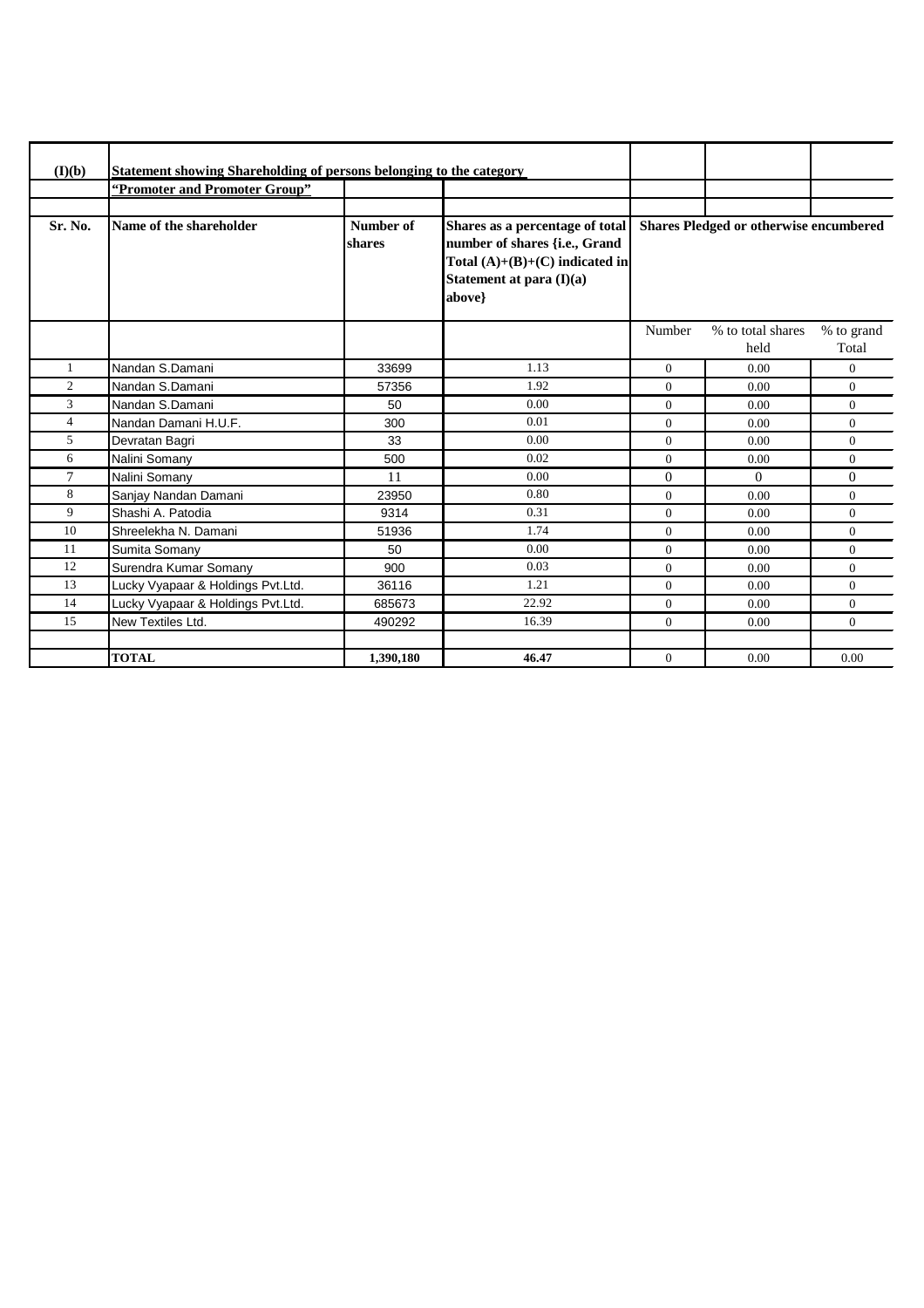## **(I)(c) Statement showing Shareholding of persons belonging to the category "Public" and holding more than 1% of the total number of shares**

| Sr. No.      | Name of the shareholder                | shares  | Number of Shares as a percentage of total<br>number of shares {i.e., Grand Total<br>$(A)+(B)+(C)$ indicated in Statement<br>at para $(I)(a)$ above} |
|--------------|----------------------------------------|---------|-----------------------------------------------------------------------------------------------------------------------------------------------------|
|              | LIFE INSURANCE CORPORATION OF INDIA    | 733752  | 24.53                                                                                                                                               |
|              | THE ORIENTAL INSURANCE COMPANY LIMITED | 99566   | 3.33                                                                                                                                                |
|              |                                        |         |                                                                                                                                                     |
|              |                                        |         |                                                                                                                                                     |
|              |                                        |         |                                                                                                                                                     |
| <b>TOTAL</b> |                                        | 833,318 | 27.86                                                                                                                                               |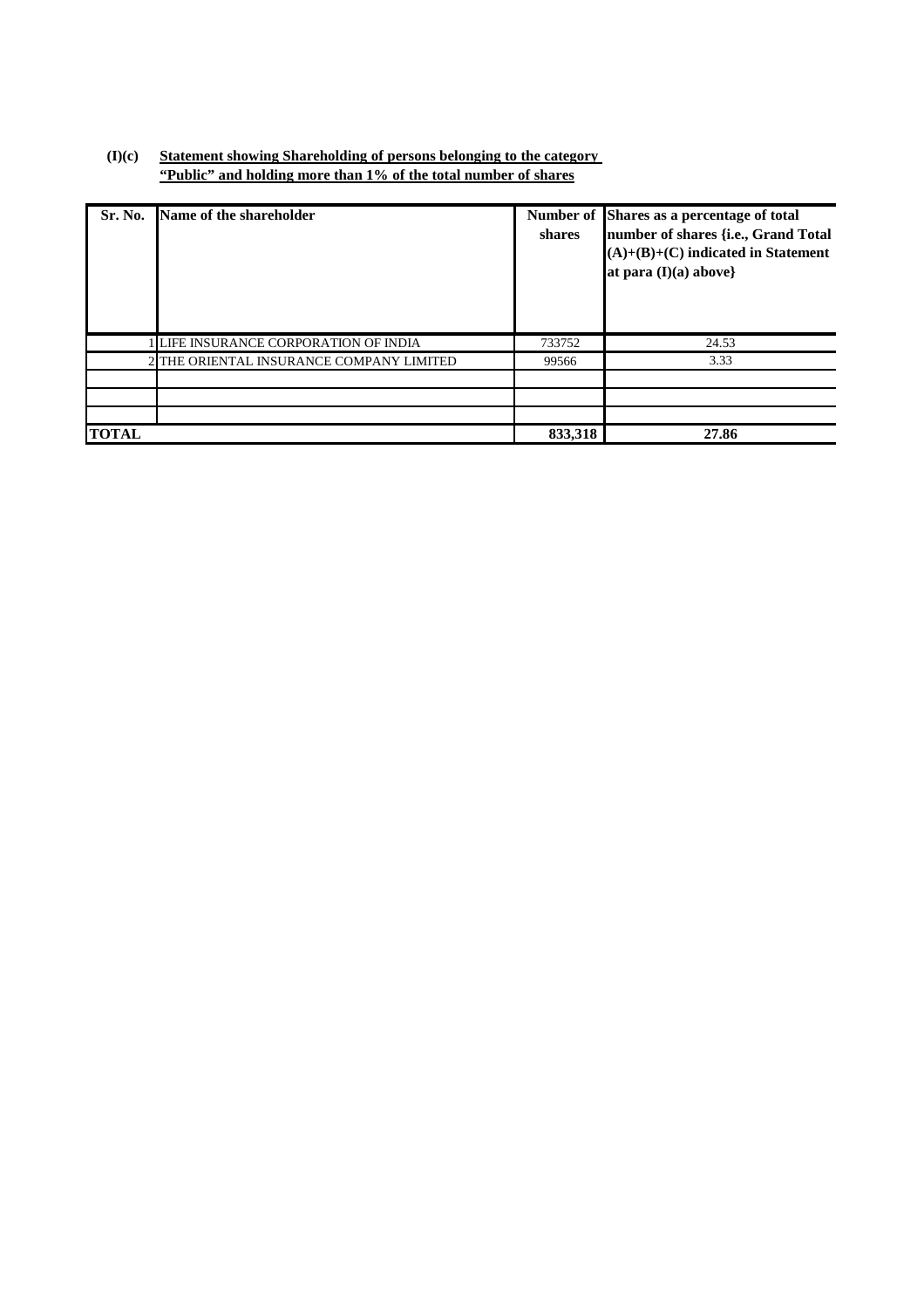# **Statement showing details of locked-in shares**

**(I)(d)**

| Sr. No.      | Name of the<br>shareholder | <b>Category of</b><br><b>Shareholders</b><br>(Promoters/<br>Public) | in shares        | Number of locked-Locked-in shares as a<br>percentage of total number of<br>shares {i.e., Grand Total<br>$(A)+(B)+(C)$ indicated in<br>Statement at para (I)(a) above} |
|--------------|----------------------------|---------------------------------------------------------------------|------------------|-----------------------------------------------------------------------------------------------------------------------------------------------------------------------|
|              | $NIL$                      |                                                                     |                  |                                                                                                                                                                       |
|              |                            |                                                                     |                  |                                                                                                                                                                       |
|              |                            |                                                                     |                  |                                                                                                                                                                       |
|              |                            |                                                                     |                  |                                                                                                                                                                       |
|              |                            |                                                                     |                  |                                                                                                                                                                       |
|              |                            |                                                                     |                  |                                                                                                                                                                       |
|              |                            |                                                                     |                  |                                                                                                                                                                       |
|              |                            |                                                                     |                  |                                                                                                                                                                       |
|              |                            |                                                                     |                  |                                                                                                                                                                       |
|              |                            |                                                                     |                  |                                                                                                                                                                       |
|              |                            |                                                                     |                  |                                                                                                                                                                       |
| <b>TOTAL</b> |                            |                                                                     | $\boldsymbol{0}$ | 0.00                                                                                                                                                                  |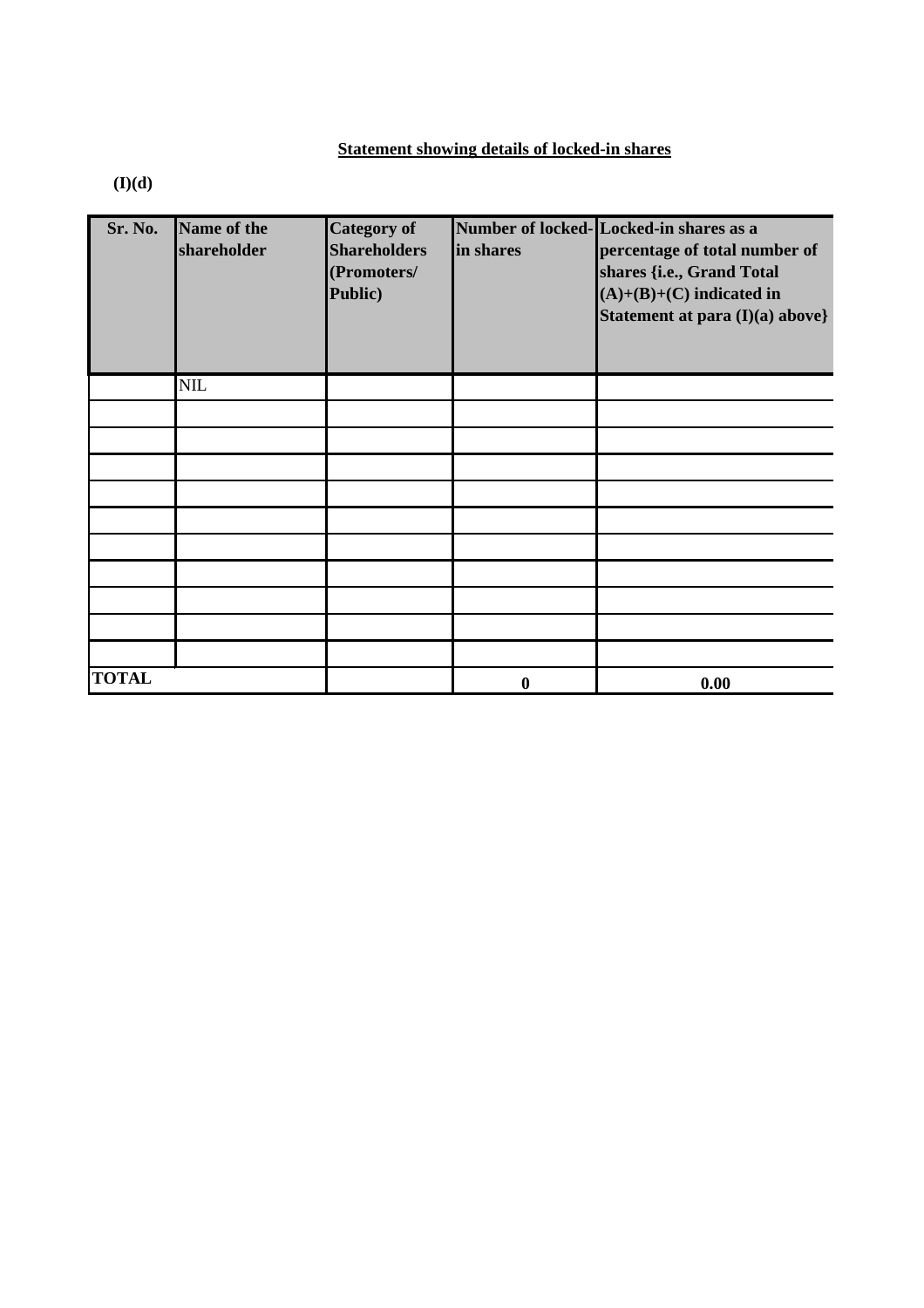### **(II)(a) Statement showing details of Depository Receipts (DRs)**

| Sr. No.        | <b>Type of outstanding DR</b><br>(ADRs, GDRs, SDRs, etc.) | Number of<br>outstanding<br><b>DRs</b> | <b>Number of shares</b><br>underlying<br>outstanding DRs | <b>Shares underlying outstanding DRs as</b><br>a percentage of total number of shares<br>{i.e., Grand Total $(A)+(B)+(C)$<br>indicated in Statement at para (I)(a)<br>above} |
|----------------|-----------------------------------------------------------|----------------------------------------|----------------------------------------------------------|------------------------------------------------------------------------------------------------------------------------------------------------------------------------------|
|                | NIL                                                       |                                        |                                                          | 0.00                                                                                                                                                                         |
| 2              |                                                           |                                        |                                                          | 0.00                                                                                                                                                                         |
| 3              |                                                           |                                        |                                                          | 0.00                                                                                                                                                                         |
| $\overline{4}$ |                                                           |                                        |                                                          | 0.00                                                                                                                                                                         |
| 5              |                                                           |                                        |                                                          | 0.00                                                                                                                                                                         |
| 6              |                                                           |                                        |                                                          | 0.00                                                                                                                                                                         |
| 7              |                                                           |                                        |                                                          | 0.00                                                                                                                                                                         |
| 8              |                                                           |                                        |                                                          | 0.00                                                                                                                                                                         |
| 9              |                                                           |                                        |                                                          | 0.00                                                                                                                                                                         |
|                |                                                           |                                        |                                                          |                                                                                                                                                                              |
| <b>TOTAL</b>   |                                                           | $\bf{0}$                               | $\bf{0}$                                                 | 0.00                                                                                                                                                                         |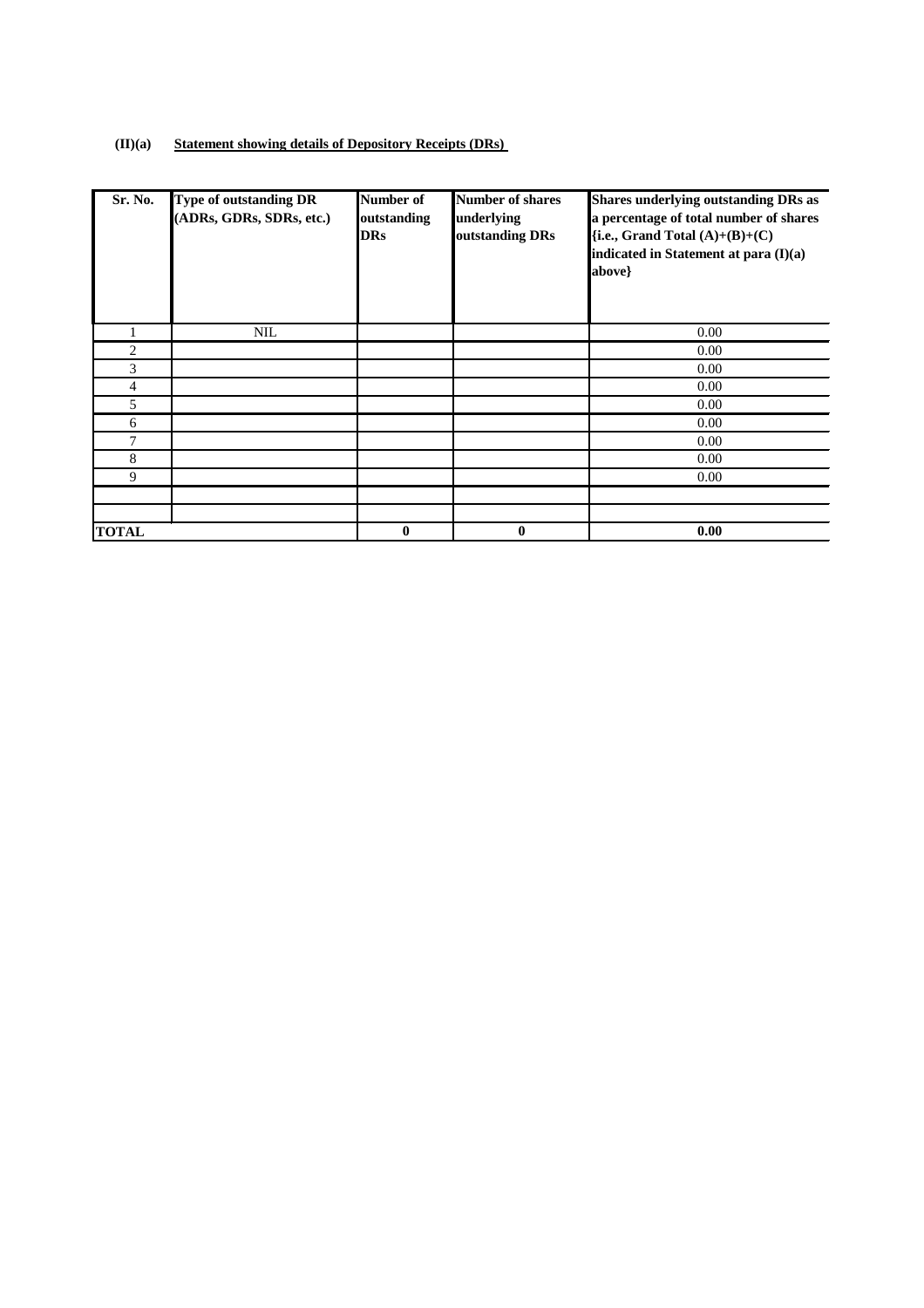#### **(II)(b) Statement showing Holding of Depository Receipts (DRs), where underlying shares are in excess of 1% of the total number of shares**

| Sr. No.        | Name of the DR Holder | Type of outstanding DR Number of shares<br>(ADRs, GDRs, SDRs,<br>etc.) | underlying<br>outstanding DRs | Shares underlying outstanding DRs as a<br>percentage of total number of shares {i.e.,<br>Grand Total $(A)+(B)+(C)$ indicated in<br>Statement at para (I)(a) above} |
|----------------|-----------------------|------------------------------------------------------------------------|-------------------------------|--------------------------------------------------------------------------------------------------------------------------------------------------------------------|
|                | <b>NIL</b>            |                                                                        |                               |                                                                                                                                                                    |
| $\overline{c}$ |                       |                                                                        |                               |                                                                                                                                                                    |
| 3              |                       |                                                                        |                               |                                                                                                                                                                    |
| 4              |                       |                                                                        |                               |                                                                                                                                                                    |
| 5              |                       |                                                                        |                               |                                                                                                                                                                    |
| 6              |                       |                                                                        |                               |                                                                                                                                                                    |
| 7              |                       |                                                                        |                               |                                                                                                                                                                    |
| 8              |                       |                                                                        |                               |                                                                                                                                                                    |
| 9              |                       |                                                                        |                               |                                                                                                                                                                    |
|                |                       |                                                                        |                               |                                                                                                                                                                    |
|                |                       |                                                                        |                               |                                                                                                                                                                    |
| <b>TOTAL</b>   |                       |                                                                        | $\mathbf{0}$                  | 0                                                                                                                                                                  |